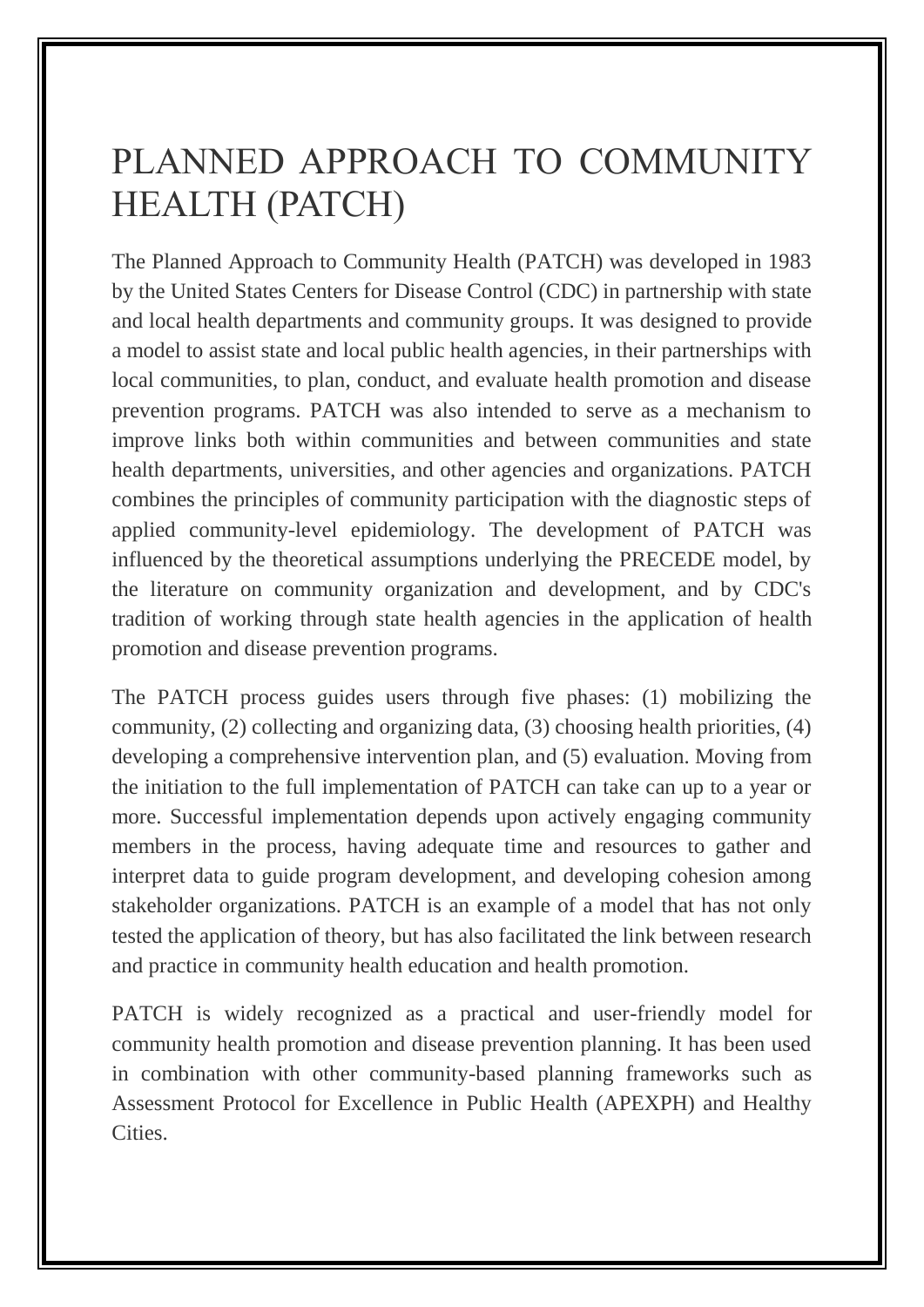Public health staff in over forty states have received training in the PATCH process and it has been applied in over three hundred local communities in the United States, as well as several communities in Canada, Australia, and in the Panama Canal region by the United States military. It has also been applied in a wide variety of settings, including hospitals, managed care organizations, universities, voluntary health agencies, local health departments, agricultural extension services, and work sites. PATCH has also been employed to focus on the health needs of diverse populations to address such topics as cardiovascular disease, injury prevention, HIV/AIDS (human immunodeficiency virus/acquired immunodeficiency syndrome), teen pregnancy, and tobacco use.

Although no longer directly funded by the CDC, the PATCH process continues to be referenced and used by many organizations and agencies for community planning and for the training of new public health and health promotion professionals. Further discussion of theory, applications, and evaluation of PATCH can be found in many publications, some of which are included in the bibliography below.

Brick Lancaster

Marshall Kreuter

(see also: *Centers for Disease Control and Prevention; Community Health; Community Organization; Epidemiology; Health Promotion and Education; Mobilizing for Action through Planning and Partnerships; PRECEDE-PROCEED Model* )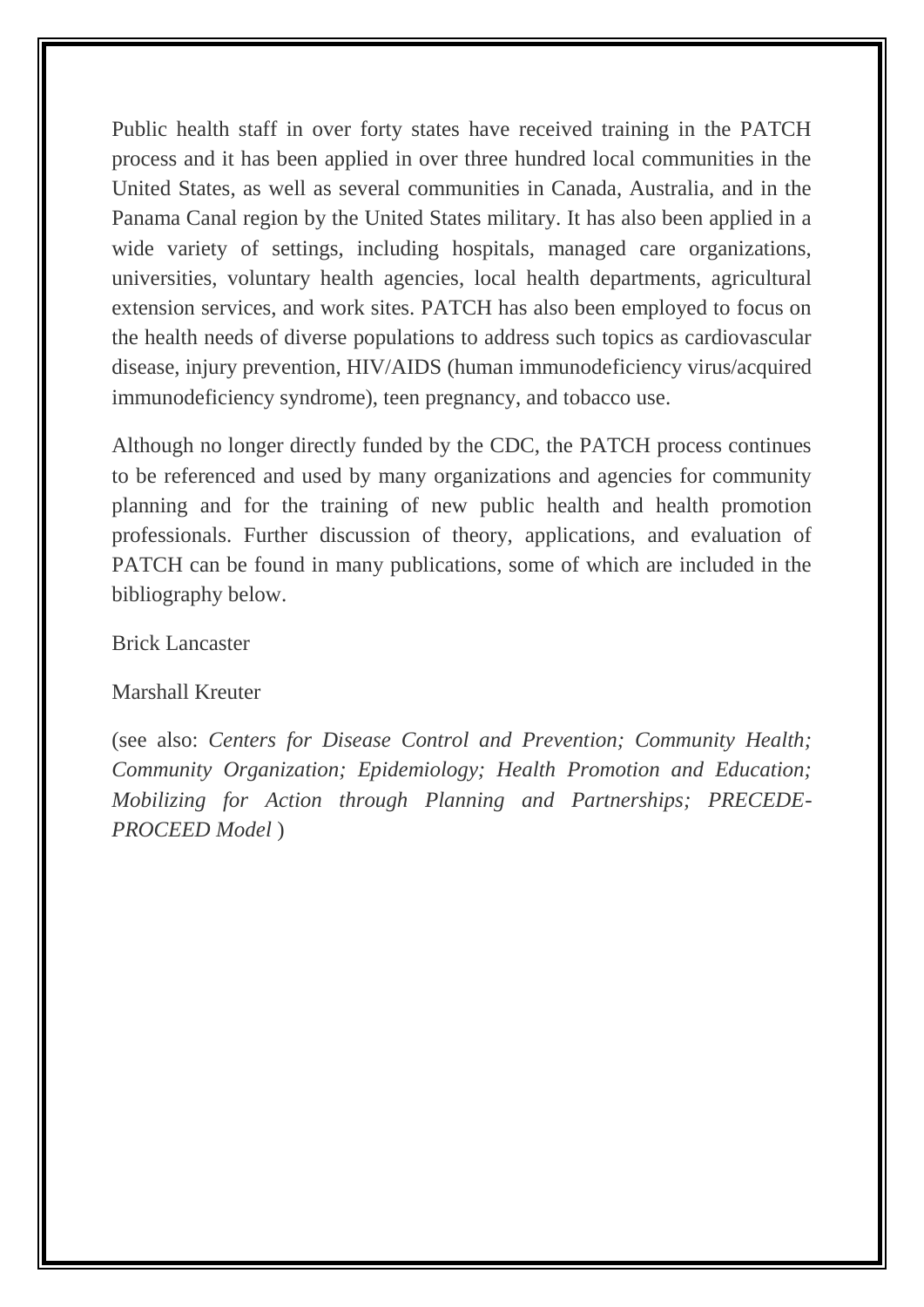PATCH: Its Origin, Basic Concepts, and Links to Contemporary Public Health **Policy** 

PATCH, the acronym for Planned Approach to Community Health, is a cooperative program of technical assistance managed and supported by the Centers for Disease Control (CDC). PATCH is designed to strengthen state and local health departments' capacities to plan, implement, and evaluate communitybased health promotion activities targeted toward priority health problems.

The PATCH concept emerged in 1983 primarily as a CDC response to the shift in federal policy regarding categorical grants to states. One of those categorical grant programs was the Health Education-Risk Reduction (HERR) Grants Program.

In 1979, the HERR program was created under the authority of Public Law 94- 317, The Health Information and Health Promotion Act of 1976. Through this program, a modest amount of resources helped local, state, and federal health agencies take an organized, planned approach to community-based interventions. Agencies were urged to make maximum use of existing resources and to monitor and evaluate progress.

This unprecedented federal effort was designed to provide five years of economic support for state health agencies to establish (1) a focal point for health education (staff and organizational infrastructure) to carry out and manage state-level risk reduction programs, and (2) a program of local grants program, managed by the state health education focal point, to support tobacco and alcohol abuse prevention and education programs for youth (HERR funds required applicants to demonstrate that their programs placed primary emphasis on tobacco and alcohol abuse among youth. Also, some portion of program activity had to be directed toward minority populations).

The local intervention grants required grantees to submit proposals that:

documented state or territorial and Iocal health needs;

revealed detailed plans for the inclusion or development of a health promotion, disease prevention network;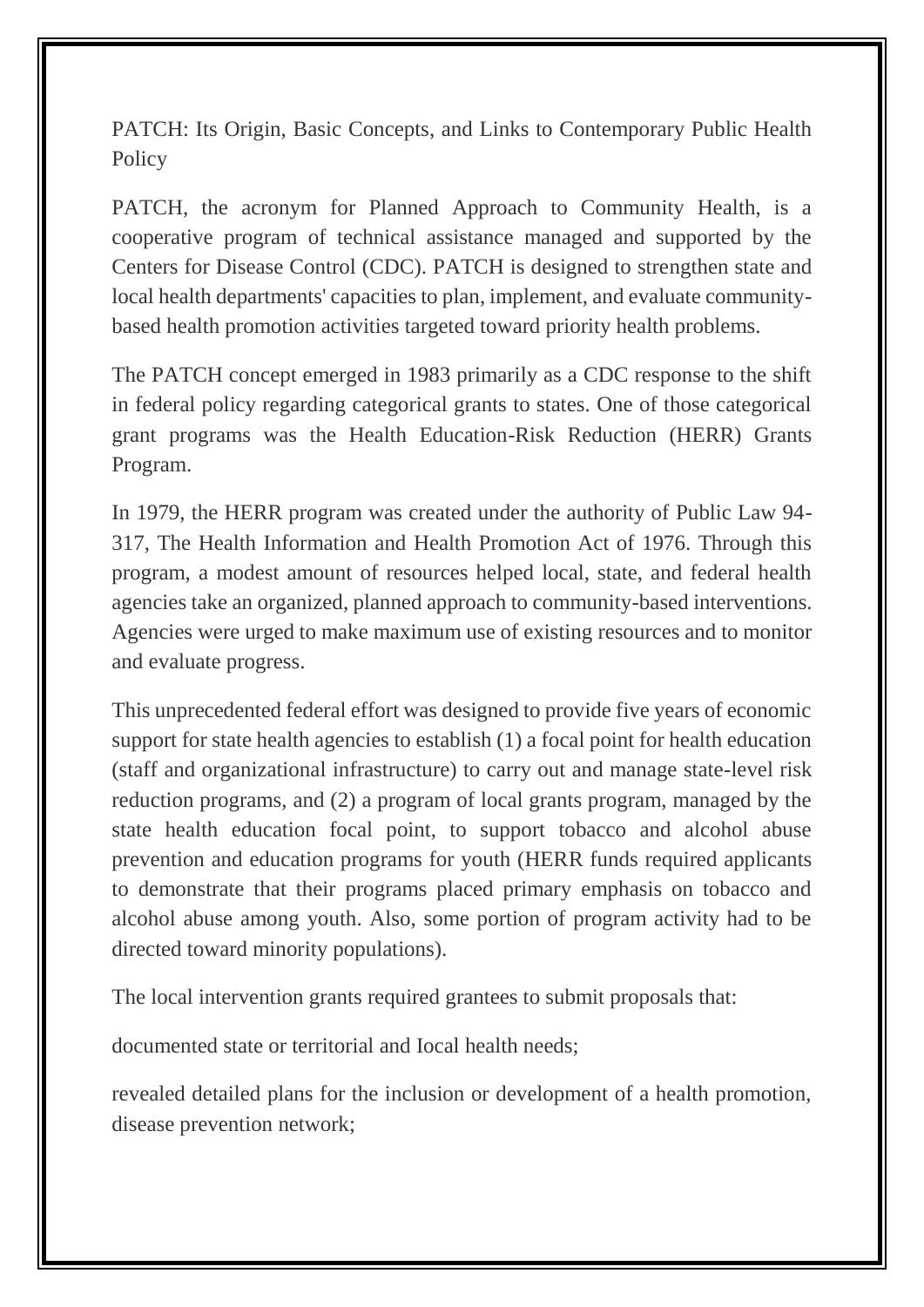included evidence of either the existence or development of a statewide mechanism to provide and maintain a data base for monitoring prevalence of selected risk factors;

demonstrated that the proposed intervention was part of an "organized approach" within the target community.

secured program evaluation assistance from appropriate university programs.

At the midpoint in the five-year HERR program, federal policy shifted. The economic philosophy of President Reagan's administration held that states should assume greater responsibility for the manner in which federal resources were to be spent. The Administration accordingly determined that categorical grants to states, managed by federal agencies, should be combined into more generic "blocks" under the management control of the states. As a result, the HERR grants program was consolidated into the "Prevention Block" with seven other categorical grant programs: emergency medical services, health incentive grants, hypertension control, rodent control, community and school-based fluoridation, home health services, and rape prevention and services (Brandt, 1981)

For the first year of the new block grants, the formula for determining the level of money available for the entire block was the sum of the previous year's allocation for each of the programs within the block, less 25 percent.

Even though the block grant approach evoked the principle of local control and reduced the federal prevention expenditure, the blow it dealt to the HERR program was especially severe. The key concept in the HERR program was to strengthen the health education capacity at the state and local levels. The federal policy decision to create block grants immediately eliminated the CDC support function, and shifted the management function of the program from the federal level to the state. In most instances, this shift occurred before the state focal point was fully in place, thus weakening the attempt to strengthen the federal, state, and local level health education infrastructure.

So, halfway through the HERR program, health education units in each state and territory had to compete for resources from a pool that already had been reduced by 25 percent. In the aftermath of the block grant policy, a few HERR programs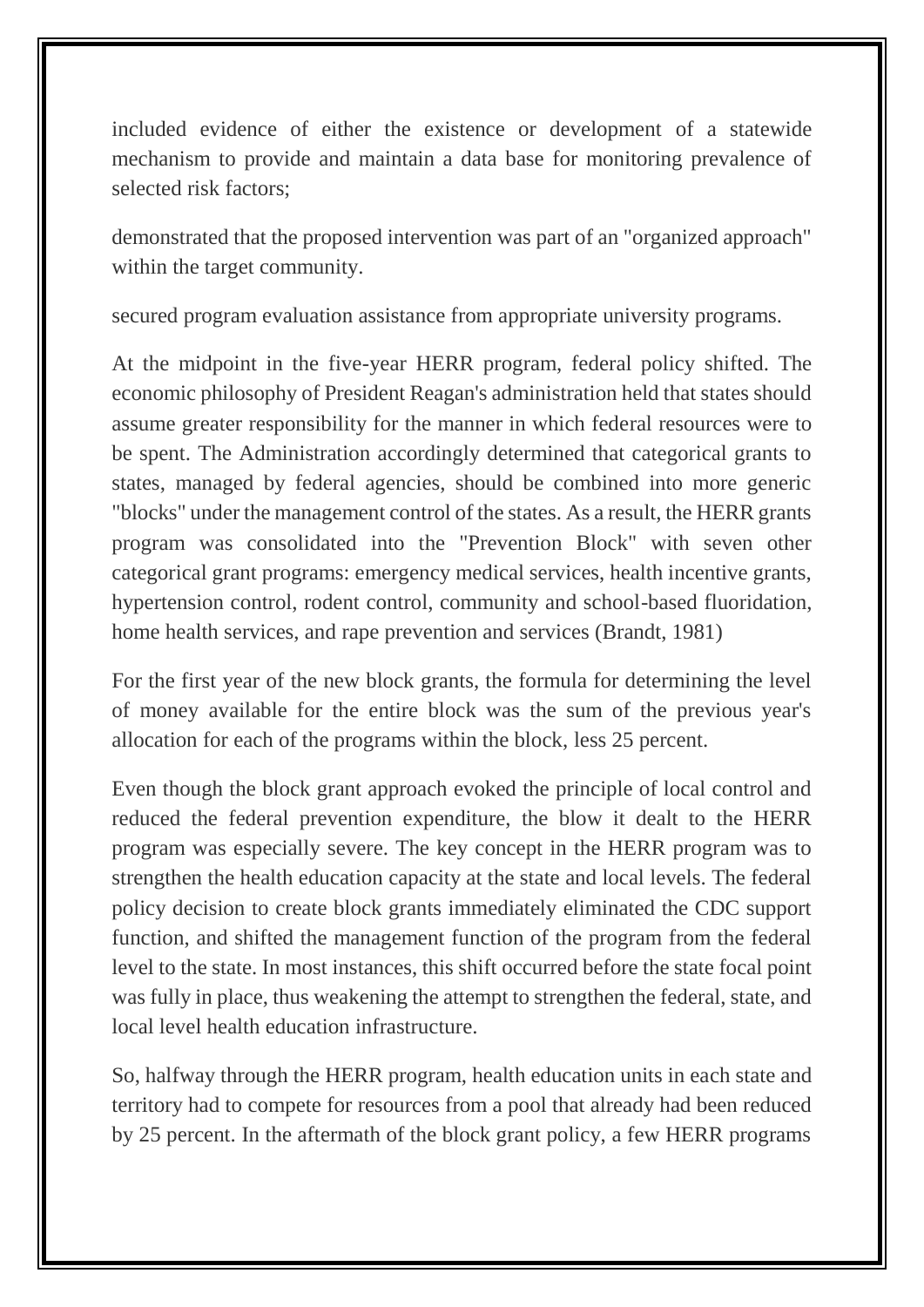continued to prosper, most continued amid severe economic cuts, and a few were discontinued (Kreuter, Christensen, & DiVincenzo, 1982).

Despite these difficulties, experiences from the first two years of the HERR program convinced staff in CDC's Center for Health Promotion and Education that the capacity-building and community intervention principles of the HERR program should remain a priority in their overall prevention mission. As a result, two key components of the HERR program became institutionalized at CDC: (1) the monitoring and assessment dimension of the program was formally developed into what is known now as the Behavioral Risk Factor Surveillance System (BRFSS), and (2) PATCH.

Basic Concept: Diffuse Effective Strategies

From its inception, the primary goal of PATCH was to create a practical mechanism through which effective community health education action could be targeted to address local-level health priorities. A secondary goal was to offer a practical, skills-based program of technical assistance wherein health education leaders in state health agencies would work with their local level counterparts to establish community health education programs. (Kreuter, 1984; Nelson, Kreuter, Watkins, & Stoddard, 1987).

During the formative stages of PATCH, knowledge of what constituted effective community-based health education interventions was by no means complete and, of course, remains in a continuous state of development. However, as investigators directing community-based cardiovascular disease intervention programs began to describe results of their work in the literature, it became evident that there was a consistent pattern across successful interventions (Farquhar, Fortmann, Wood, & Haskell, 1983; Carlaw, R.W, Mittlemark, M, Bracht, N., & Lupker, R. (1984); Puska, P, Nissinen, J., Tuomilehto, J., & Salonen, T., 1985). Those interventions included:

a strong core of representative local support and participation in the process;

the collection and analysis of local data and health issues;

setting objectives and standards to denote progress and success;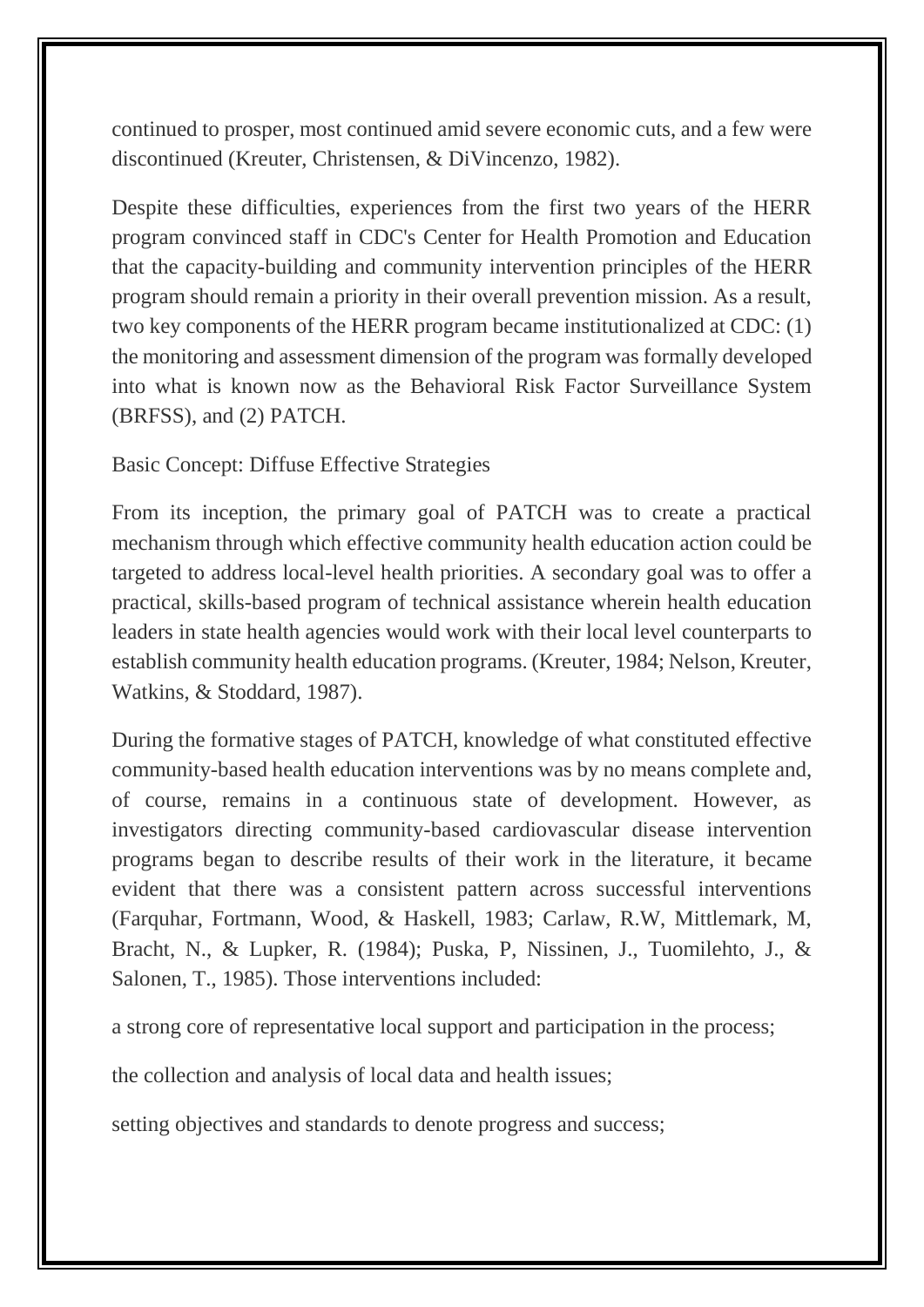the design and implementation of multiple intervention strategies to meet objectives including strategic application of behavioral sciences, community mobilization, health education, and mass media;

continuous monitoring of problems and intervention strategies to evaluate progress and detect the need for change;

securing support of a public health infrastructure (system) either nationally, within the target community, or both.

While providing clear details on research methods and initial results, the literature reporting the findings from community intervention studies provided only superficial descriptions of the intervention's methods and strategies. State and local level health education specialists encouraged their CDC counterparts to develop a means by which details of intervention innovations could be shared with them.

These community intervention elements described above, organized within the context of the PRECEDE model (Green, Kreuter, Deeds, & Partridge, 1980; Green, & Kreuter, 1991), became essential components of the PATCH program.

Basic Concept: Local Ownership

The most effective center of gravity for health promotion is the community. Governments can and should exercise their responsibilities for formulating policies, providing leadership, and allocating funding in support of prevention programs. Individuals can govern their own behaviors and control the determinants of their own health up to a point, but the decisions for social change affecting the more complicated lifestyle issues can be made best collectively, as close as possible to the homes and workplaces of those affected. Relevant and appropriate programs are more likely to result in such a context, since those for whom the program is intended will be engaged in all phases of the program. Accordingly, PATCH has been influenced greatly by the literature on community organization and community development (Minkler, 1980; Green, 1986; Bracht, & Tsouros, 1990) and the Model Standards: A Guide for Community Preventive Services (1985).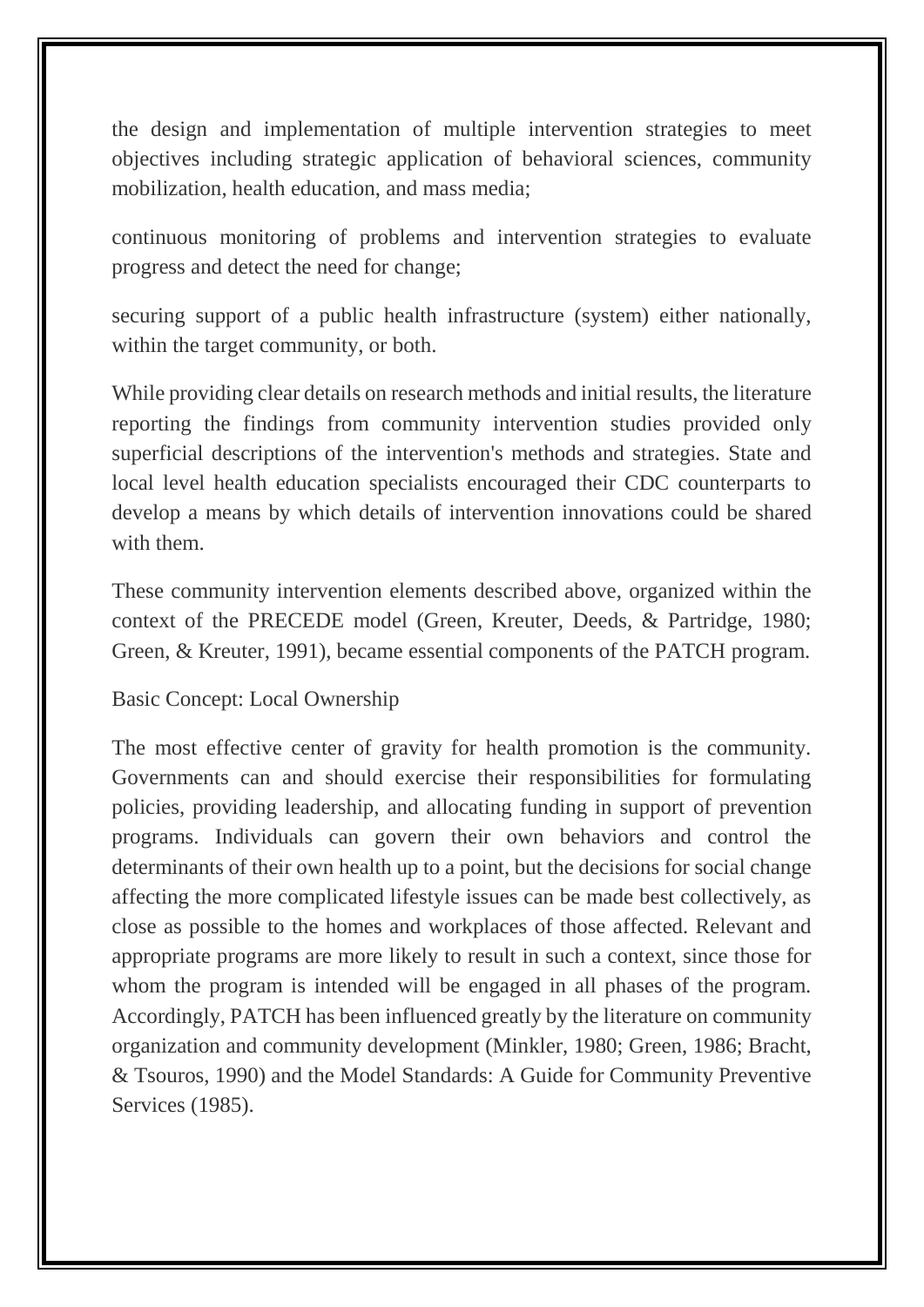The principle of community participation also embodies the often used, but rarely defined, concept of empowerment. Cuoto (1990) describes empowerment as a process wherein information, skills and resources are transferred to "improve the decision making power of individuals and groups...empowerment begins with the realization that a condition, problem, or need is not theirs only, but that of others as well" (pp. 145-146).

Ironically, the element of the PATCH process that usually is identified as the most demanding for all parties turns out to be the primary source of local empowerment: gathering and analysis of local area data to facilitate program planning and evaluation. On average, communities spend about a year collecting and analyzing data. This energy appears to be well spent, however. With information to document the magnitude and extent of their health problems and to set measurable health priorities for health promotion and disease prevention, communities have additional leverage to strengthen their requests for resources.

In 1987, 25 PATCH projects were underway in 12 states. A survey of those 25 projects revealed that a total of \$564,000 had been secured by localities for program support beyond the resources invested in PATCH by CDC or the states. For every dollar invested in PATCH in 1987, the community generated an additional \$9 for program implementation (J. Belloni and C.F. Nelson, personal commumcation).

Basic Concept: Vertical and Horizontal Networks

Although PATCH is applied at the local level, the total process is designed to operate within an interdependent system that connects local, state, and federal public health agencies. This process addresses a priority concern voiced by public health leaders: the need to strengthen the infrastructure and system of public health (National Academy of Sciences, 1988; Roper, 1990). The arrangement also makes PATCH unique among other community intervention efforts.

As has been mentioned previously, PATCH was envisioned as a means to strengthen existing communication channels among state health agencies, their local counterparts, and CDC. These agencies, which share a common mission, constitute the vertical chain of public health. The effectiveness of PATCH largely depends on the chain's functional capacity.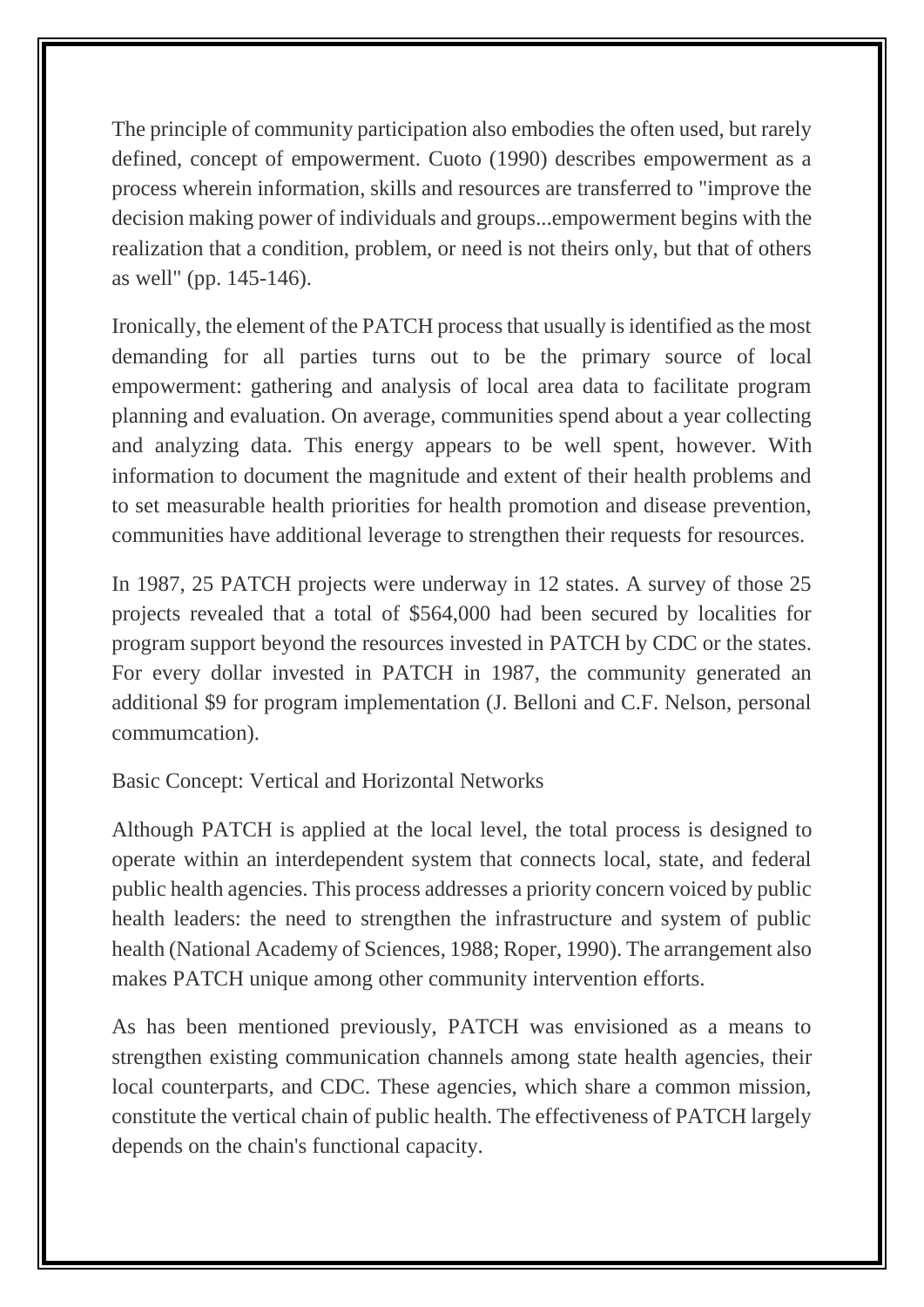The PATCH program also requires horizontal collaboration and partnerships at each of the three vertical levels. For example, at the national level, CDC has gained support for PATCH by engaging cooperative efforts of national voluntary agencies, foundations, other agencies within the Public Health Service, and other federal agencies, including the Department of Transportation and the Cooperative Extension Service of the Department of Agriculture [\(Figure 1\)](http://wonder.cdc.gov/wonder/prevguid/p0000064/p0000064.asp#Figure_1).

Similarly, state health agencies have leveraged support of public, private, and voluntary sector organizations to support PATCH. In the spirit of communuty participation, PATCH programs at the local level are required to bring together representatives of the community not only to maximize the probability that existing health-related resources will be put to use, but also to ensure that the interests, wants, and needs of the community are fairly represented throughout the process.

Positioning PATCH within the context of a functional vertical and horizontal system builds in the opportunity to provide technical assistance and training, so essential for effective execution of complicated community intervention programs. As a part of an established infrastructure, this support can be sustained over time and thus provide continuity throughout the system.

Although PATCH operates within the existing system of official public health agencies, its intention has been and continues to be the nurturing of prevention leadership wherever it might be found at any of the three levels. For a variety of reasons - political, economic, or financial - the local health agency may not always be the most appropriate and/or effective focal point for PATCH; primary care clinics, university groups, businesses, and other nongovernmental organizations may be in a better position to exercise leadership for a PATCH program. However, at a minimum, the local health agency should be engaged actively in the process; it should serve as facilitator to nurture and support the effort and as the key communication link both to sectors at the local level and to the state health agency and CDC.

PATCH and Contemporary Health Promotion/Disease Prevention Policy

PATCH citizens provide a democratic mechanism to become either equal or senior partners in determining the quality of life and health in their communities. This approach is consistent with contemporary public health policy. Healthy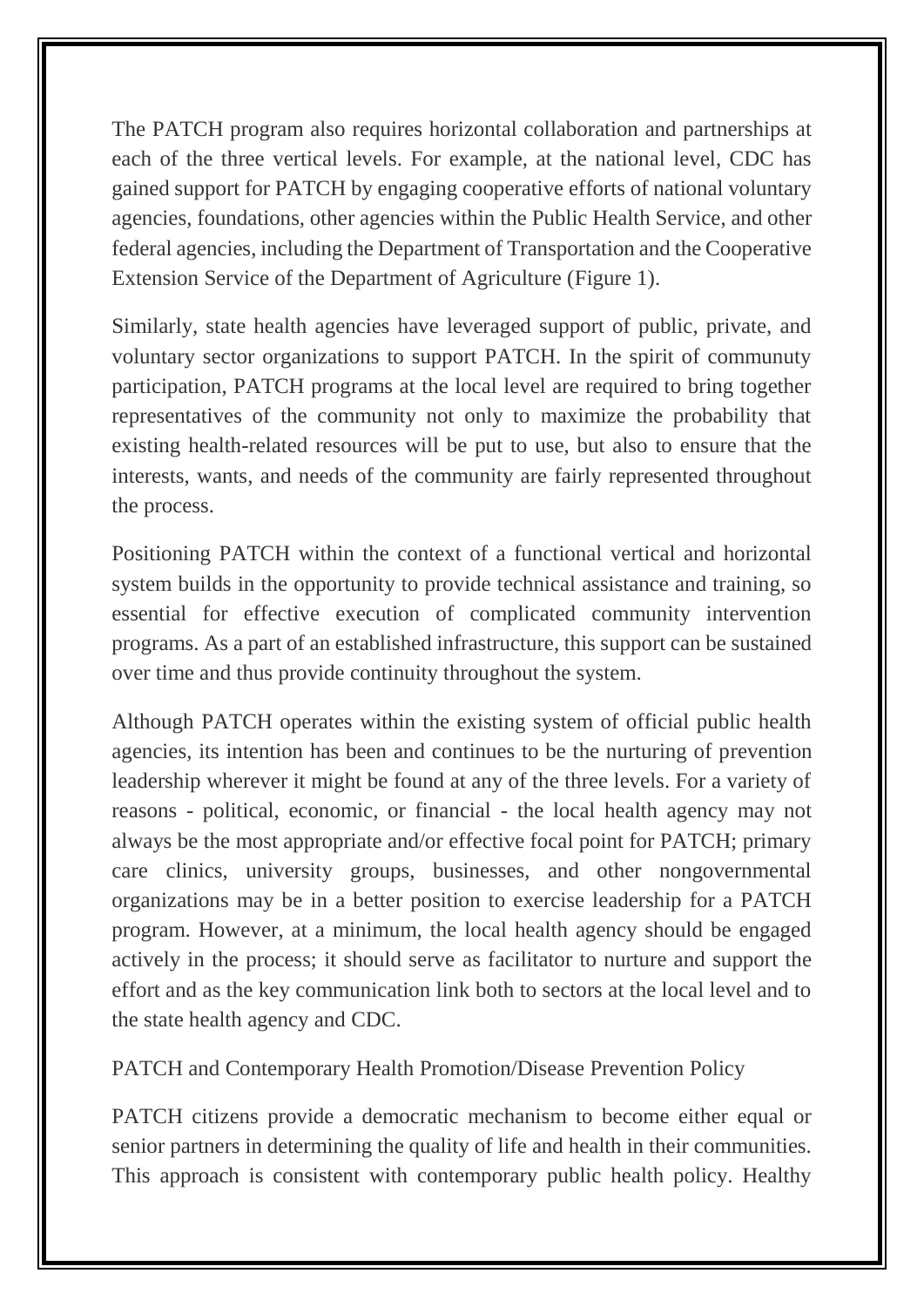People 2000: National Health Promotion and Disease Prevention Objectives is a comprehensive report that outlines the national strategy for improving the nation's health in the decade from 1990 to 2000. The report calls upon communities to translate national objectives into state and local action. To facilitate that translation, Healthy Communities 2000: Model Standards provides a flexible planning tool to enable communities to share in various efforts necessary to attain these objectives; specifically, the document offers community implementation strategies for putting the objectives of Healthy People 2000 into practice (Health Communities 2000: Model Standards, 1991).

In discussing his vision for implementing these national health objectives, James O. Mason, M.D., Assistant Secretary for Health, U.S. Department of Health and Human Services, citing the importance of state and local participation, specifically calls attention to the role PATCH can play as a critical part of the nation's overall prevention strategy (Mason, 1990): "States and communities must make their own decisions, based on assessments of health needs and resources at their own levels. Using the national objectives as a template, they can select priorities, objectives, and implementation plans to guide their efforts. CDC's Planned Approach to Community Health (PATCH) program can be used to define and refine those priorities into community action and public health activities."

## Comment: The Future of PATCH

One of the lessons learned from implementing PATCH reinforces the "assessment" recommendations in the Institute of Medicine's Future of Public Health (1988), and has important implications for health policy makers: none of the communities participating in the program had any system or capacity to collect data routinely that is adequate for planning and evaluating health promotion programs. As a result, considerable time and effort go into gathering those data.

Because of limited resources for the overall PATCH effort, data collection is often carried out by persons who have little or no experience and only marginal interest in the process; further, resources spent on data collection cannot be used to implement the program. Communities need systems that can routinely and efficiently gather data relevant to their prevention status. Such systems would not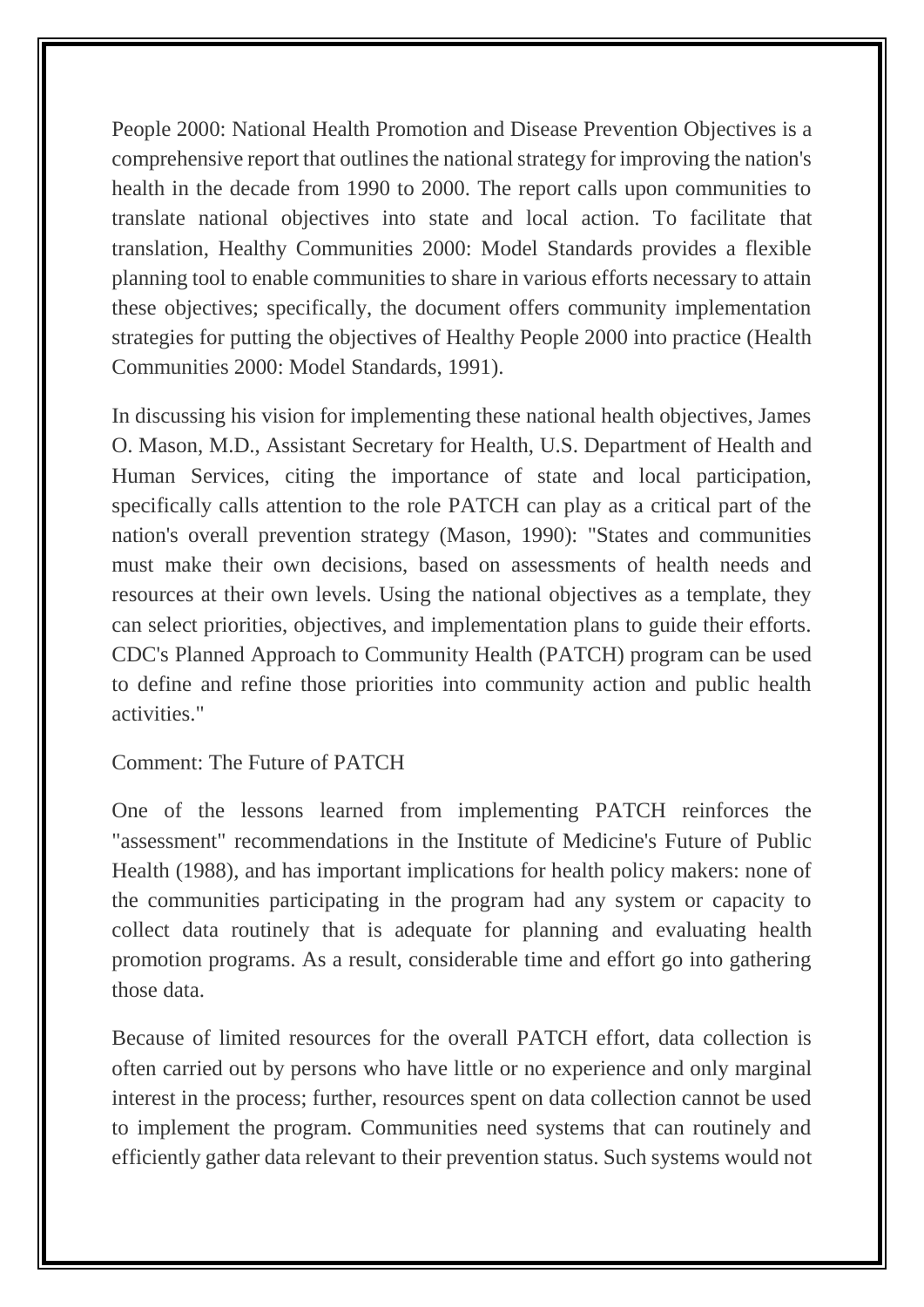only facilitate but also would help to establish standard databases, thus enabling collection of comparable small-area data across divergent populations.

Although PATCH continues to have broad intellectual support, its future will be dependent upon allocation of economic resources sufficient to support the management, developmental, and technical assistance aspects of the program. Economic support necessary to stimulate expansion has been problematic, largely because government funding tends to target categorical problems, such as HIV/ AIDS, heart disease, unintentional and intentional injuries, and women's cancers. Within these and other problem categories, one can find varying levels of support for basic research, applied research and demonstration projects, and program implementation and diffusion.

With a focus on transfer of community intervention technology through states to localities, community PATCH applications do not start with an a priori health problem; they begin with community members trying to understand what their particular health problems are. Economic support is problematic in the absence of a discernable problem up front.

In some cases, PATCH planning leads to a priority problem for which resources are available; in others, where the indicated problem is not a priority of the government, the community may have to choose between shifting focus to a health issue for which there are available resources, or go without. This has been a long standing problem with PATCH -- indeed, all community-based health promotion programs that require extensive technical assistance face this dilemma.

If public health commitment to strengthening community competence is to go beyond words, public health leaders must work with elected officials at all levels to find a mechanism that will allocate health promotion resources equitably without compromising the need to respond to categorical priorities.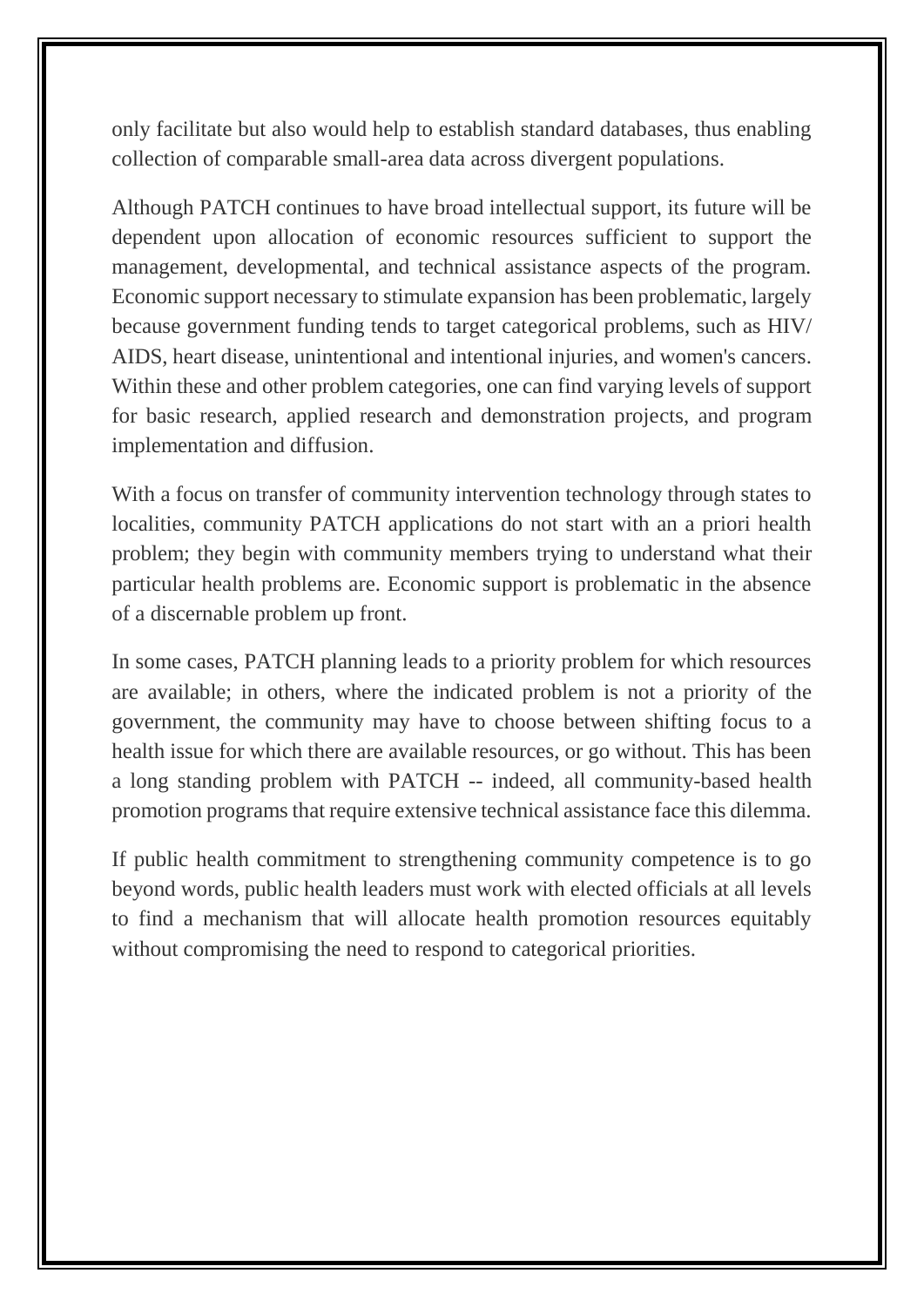## **References**

Bracht, N., & Tsouros, A. (1990). Principles and strategies of effective community participation. Health Promotion International, 5, 199-208.

Brandt, E.N. (1981). Block grants and the resurgence of federalism. Public Health Reports, 96, 495-497.

Carlaw, R.W., Mittlemark, M., Bracht, N., & Lupker, R. (1984). Organization for a community cardiovascuiar health program: Experiences from the Minnesota Heart Health Program. Health Education Quarterly, 11, 243-252.

Cuoto, RA. (1990). Promoting health at the grass roots. Health Affairs, 9, 144- 151.

Farquhar, J.W., Fortmann, S.T., Wood, P.D., & Haskell, W.L.,. (1983). Community studies of cardiovascuiar disease prevention. In N.M. Kaplan and J. Stamler (Eds.), Prevention of coronary disease: Practical management of risk factors. Philadelphia: Sanders. The future of public health. (1988). Washington DC: National Academy Press.

Green, L.W. (1986). The theory of participation: A qualitative analysis of its expression in national and international health policies. In W.B. Ward (Ed.), Advances in health education and promotion. Greenwich, CT: JAIPress.

Green, L.W., & Kreuter, M.W. (1991). Health promotion planning: An educational and environmental approach (2nd ed.). Mt. View, CA Mayfield Publishing.

Health communities 2000: Model standards, guidelines for community attainment of the year 2OOO national health objectives. (1991). Washington DC: American Public Health Association.

Healthy people 2000: National health promotion and disease prevention objectives. (1990). Washington DC: DHHS Publication No. (PHS) 91-502-12.

Kreuter, M.W. (1984). Health promotion: The role of public health in the community of free exchange. Health Promotion Monographs, 4. New York: Columbia University.